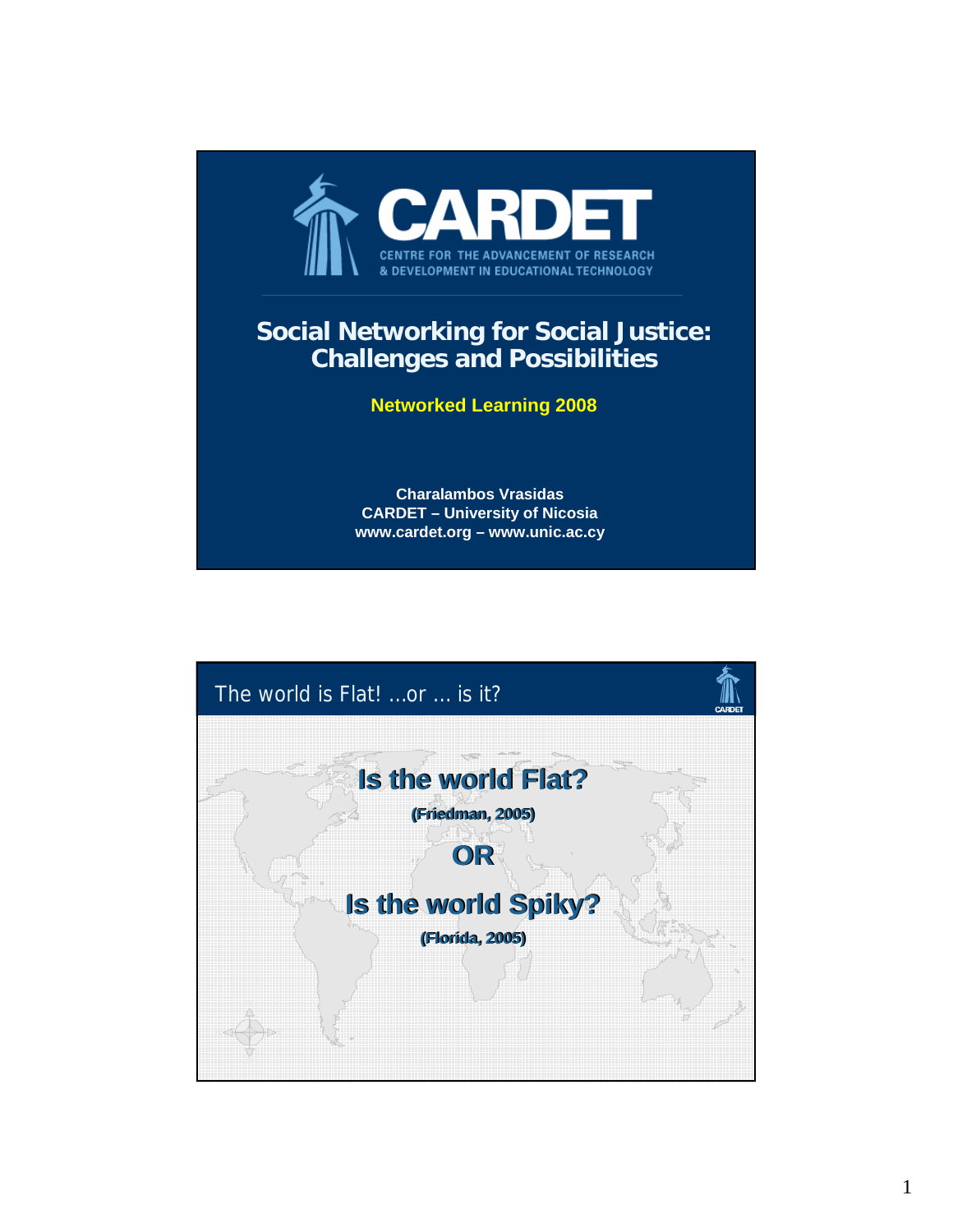

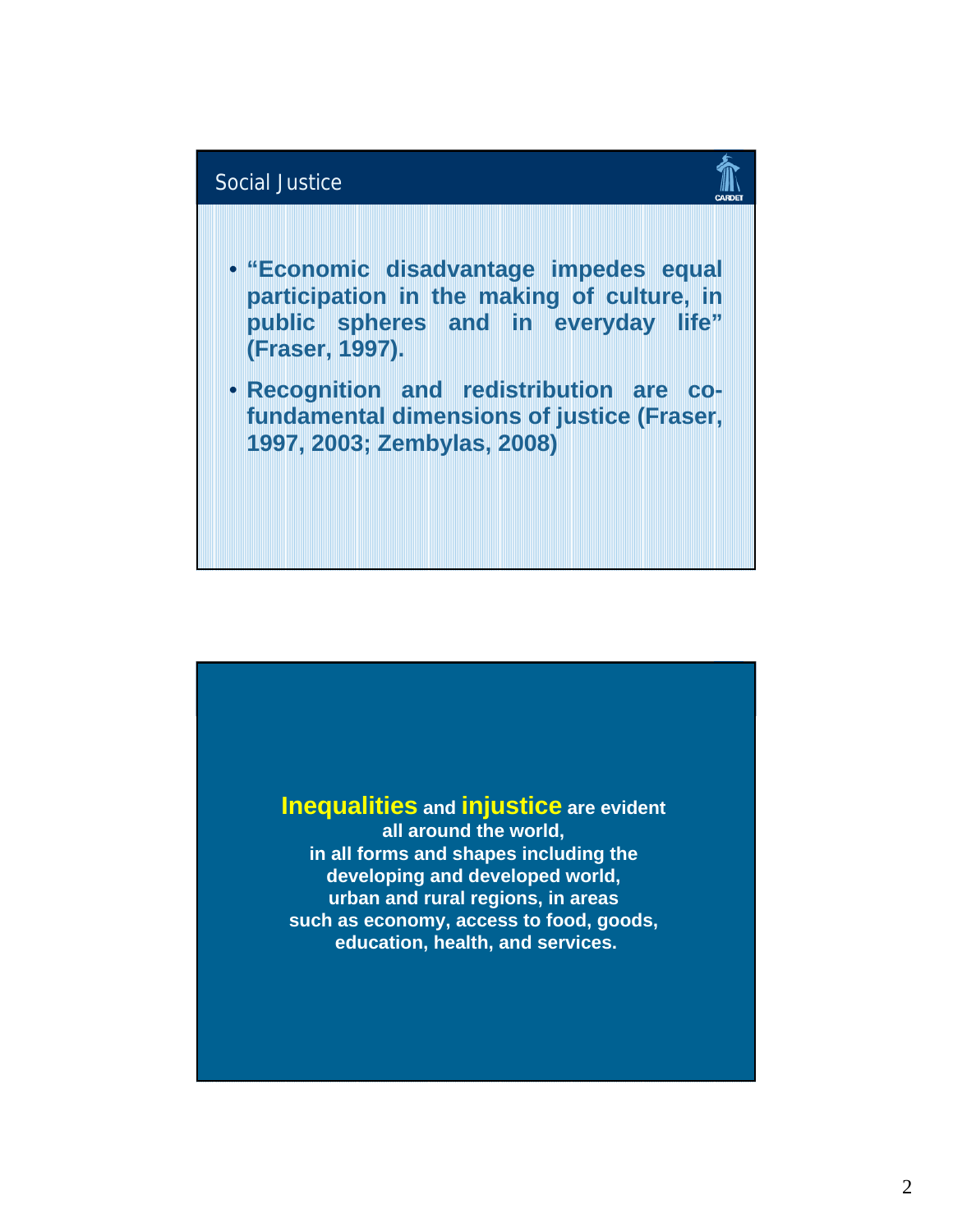**Social Justice education** are those pedagogies and policies that improve the learning and life opportunities of typically **underserved students** Cochran-Smith (2004)

In 2004, almost **1 billion people** lived below the international poverty line, earning less than \$1 per day

> 840 million people in the world are malnourished — 799 million of them live in the developing world

153 million of the world's malnourished people are children under the age of 5

Source: UNESCO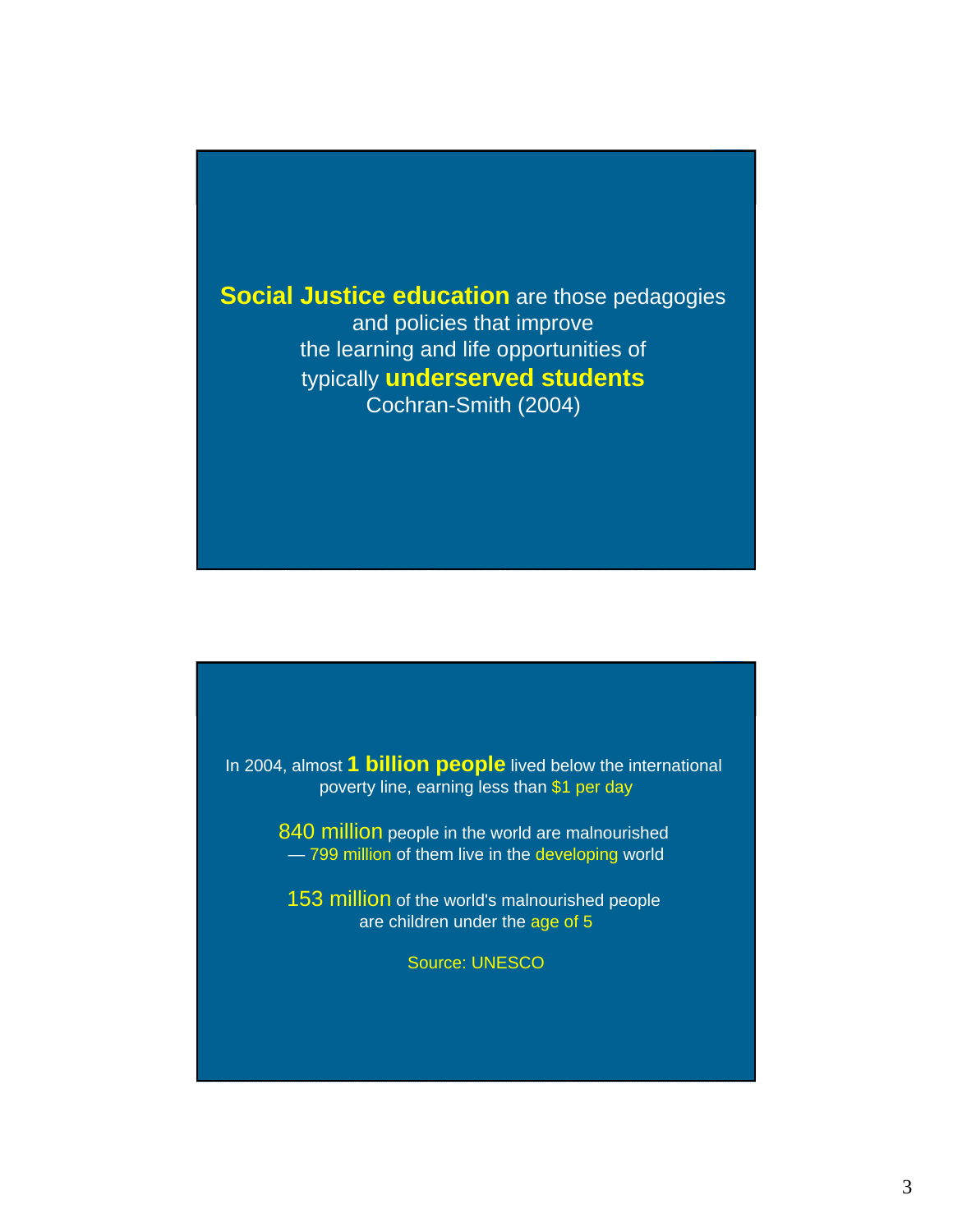Every day, 16,000 children die from hunger-related causes One child every five seconds

> 6 million children under the age of 5 die every year as a result of hunger

In 2005, about 10.1 million children died before they reached their 5<sup>th</sup> birthday. Most of these deaths occurred in developing countries

Source: UNESCO

## **Eliminating poverty is not an act of kindness; it's an act of justice**

**-***Nelson Mandela*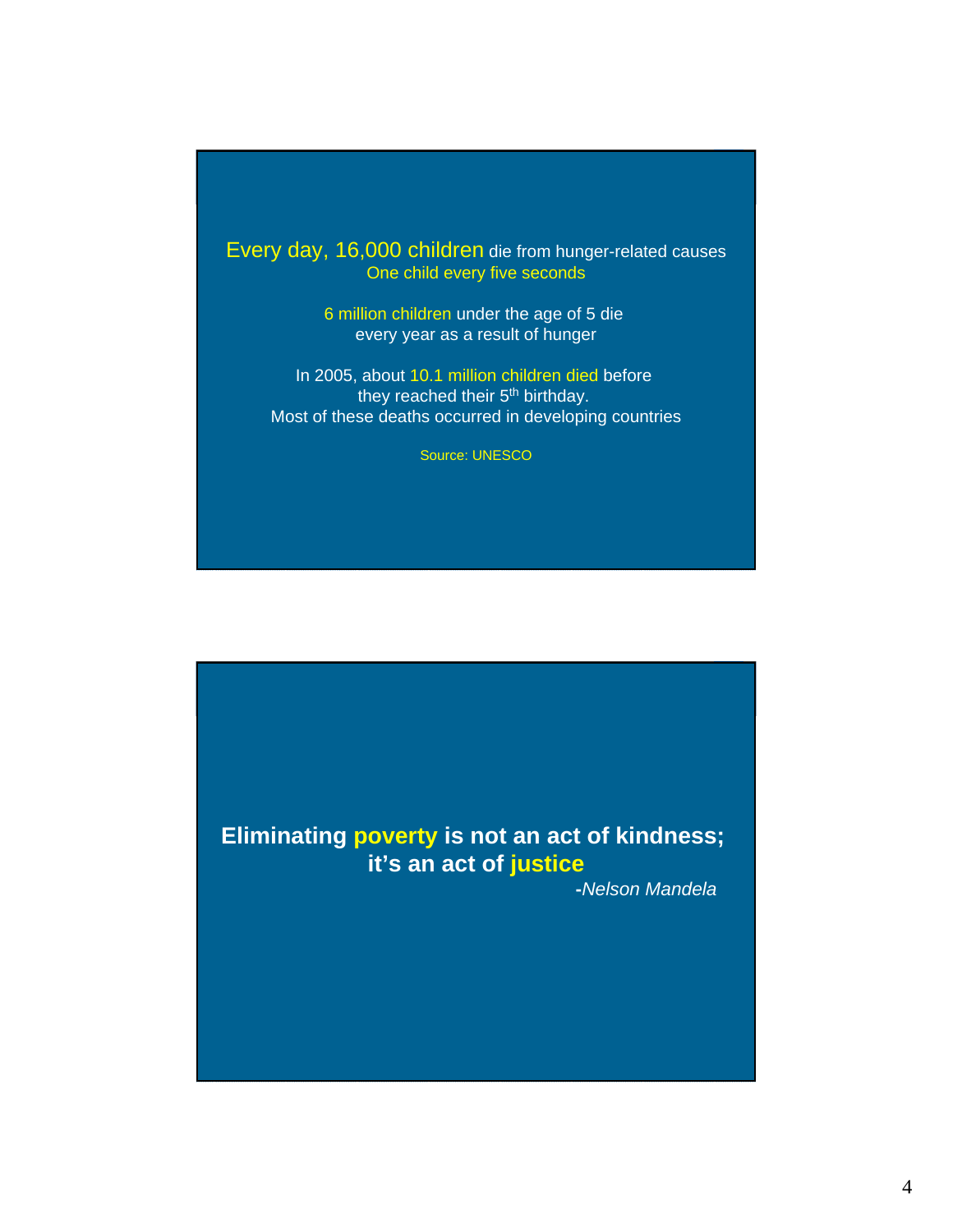

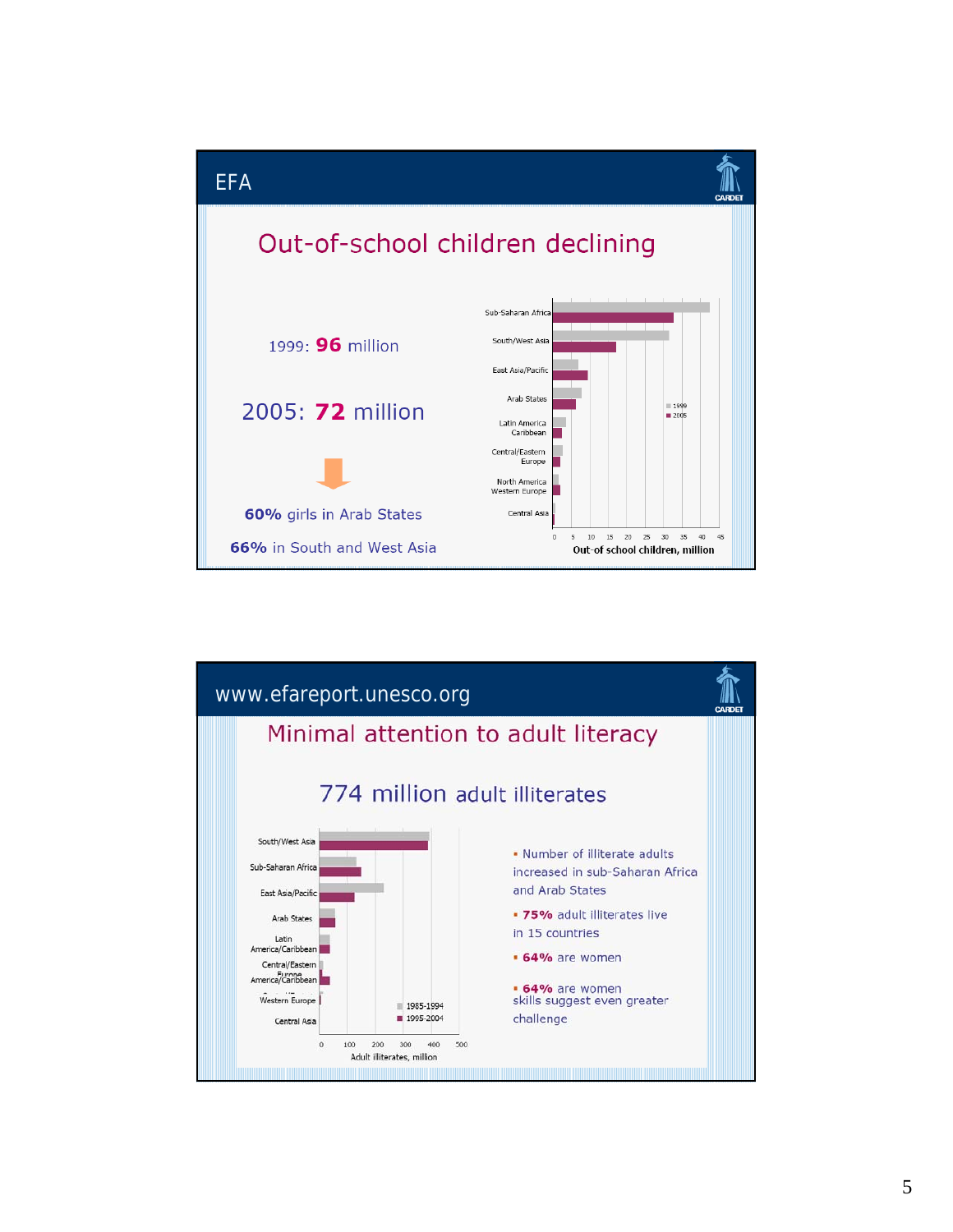

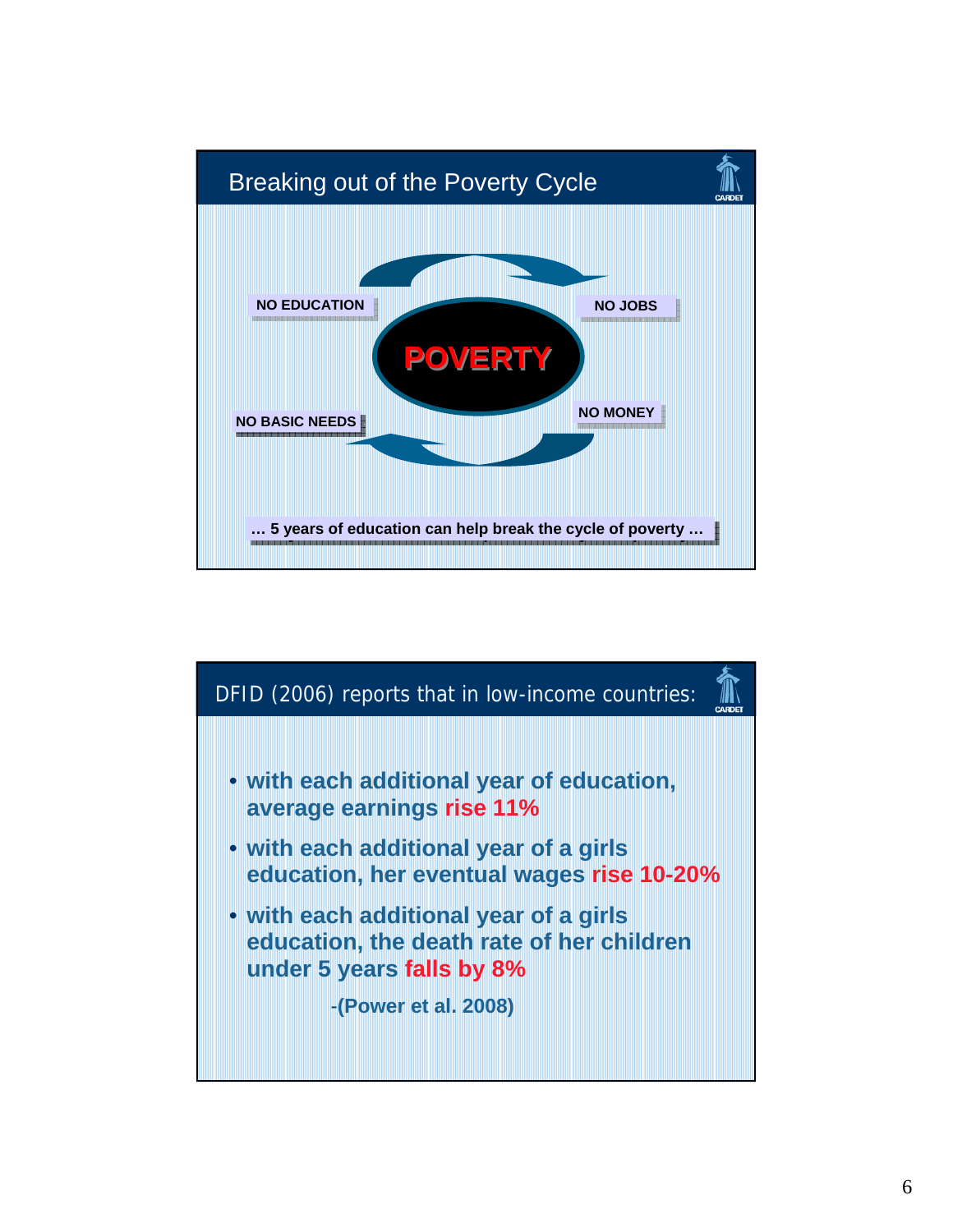

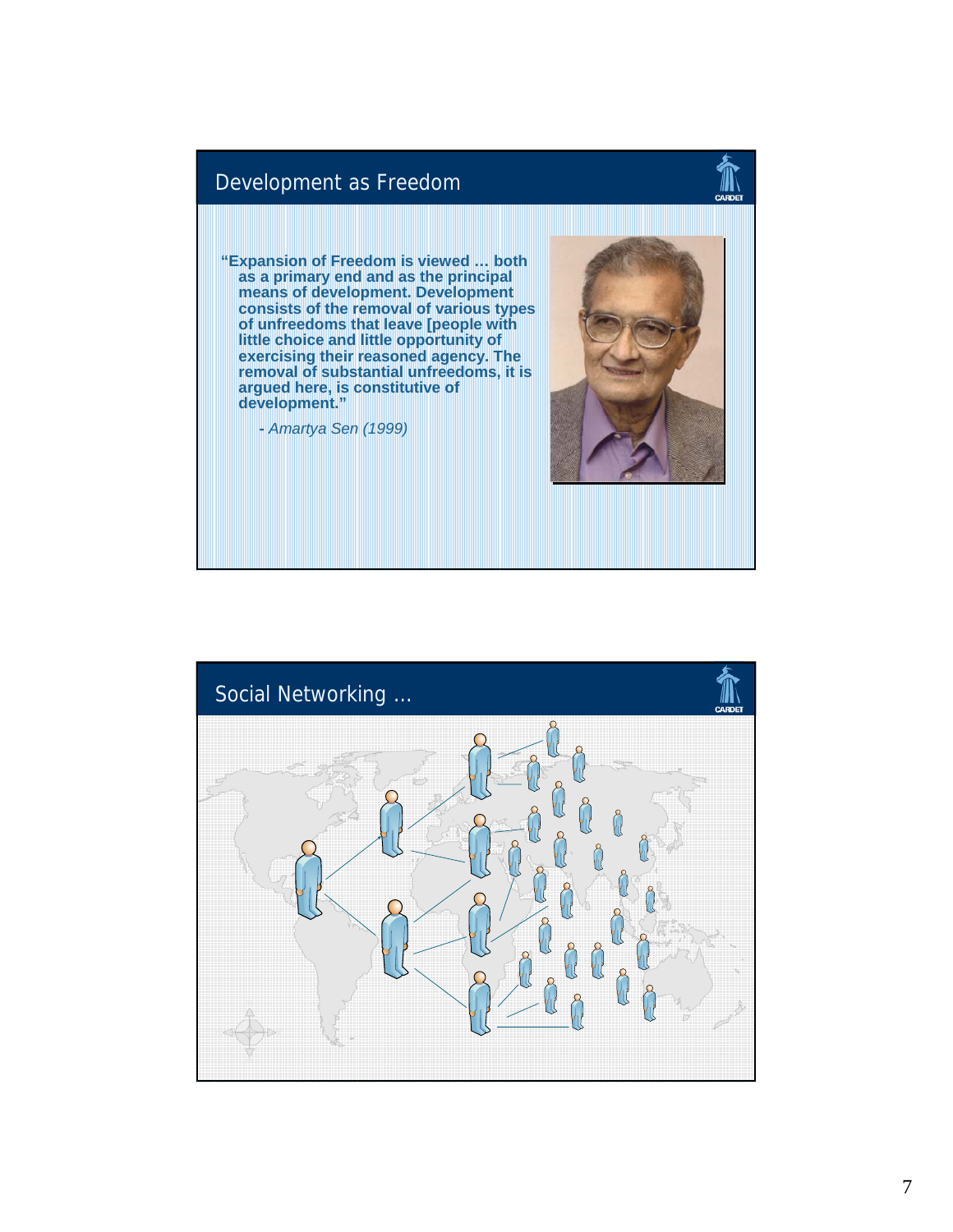

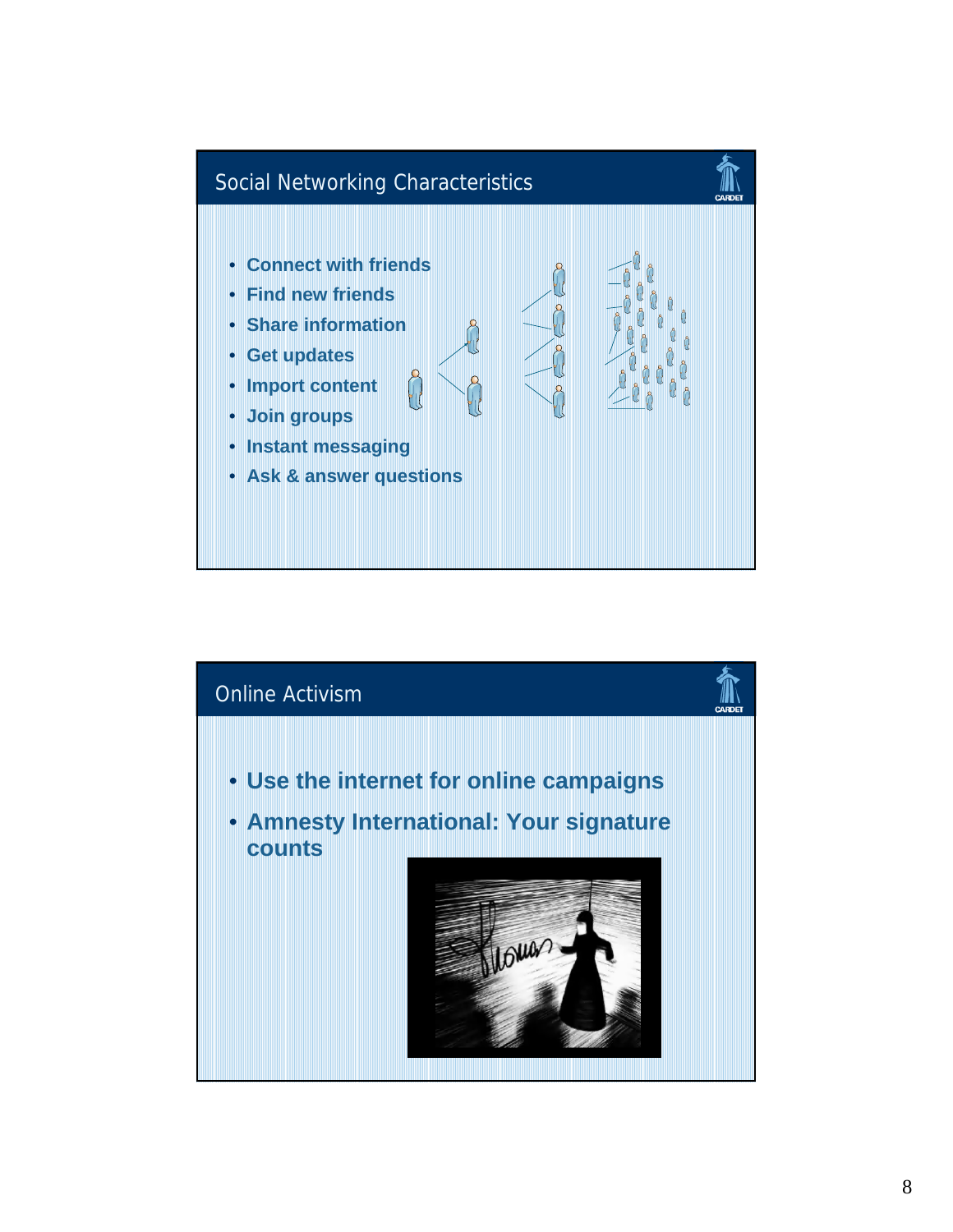

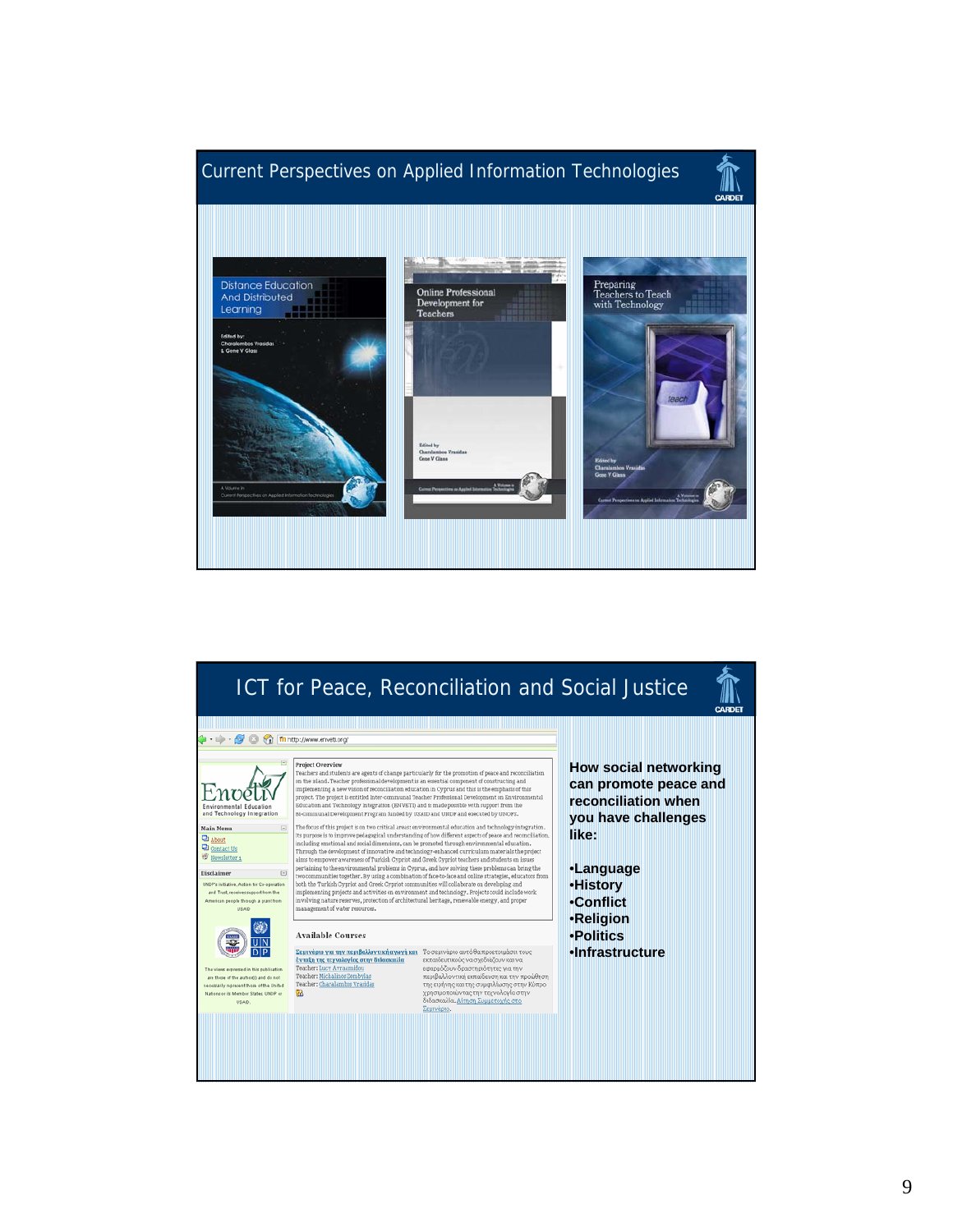**Open** for Whom? In what LANGUAGE? **With what infrastructure? Where are the TEACHERS?**

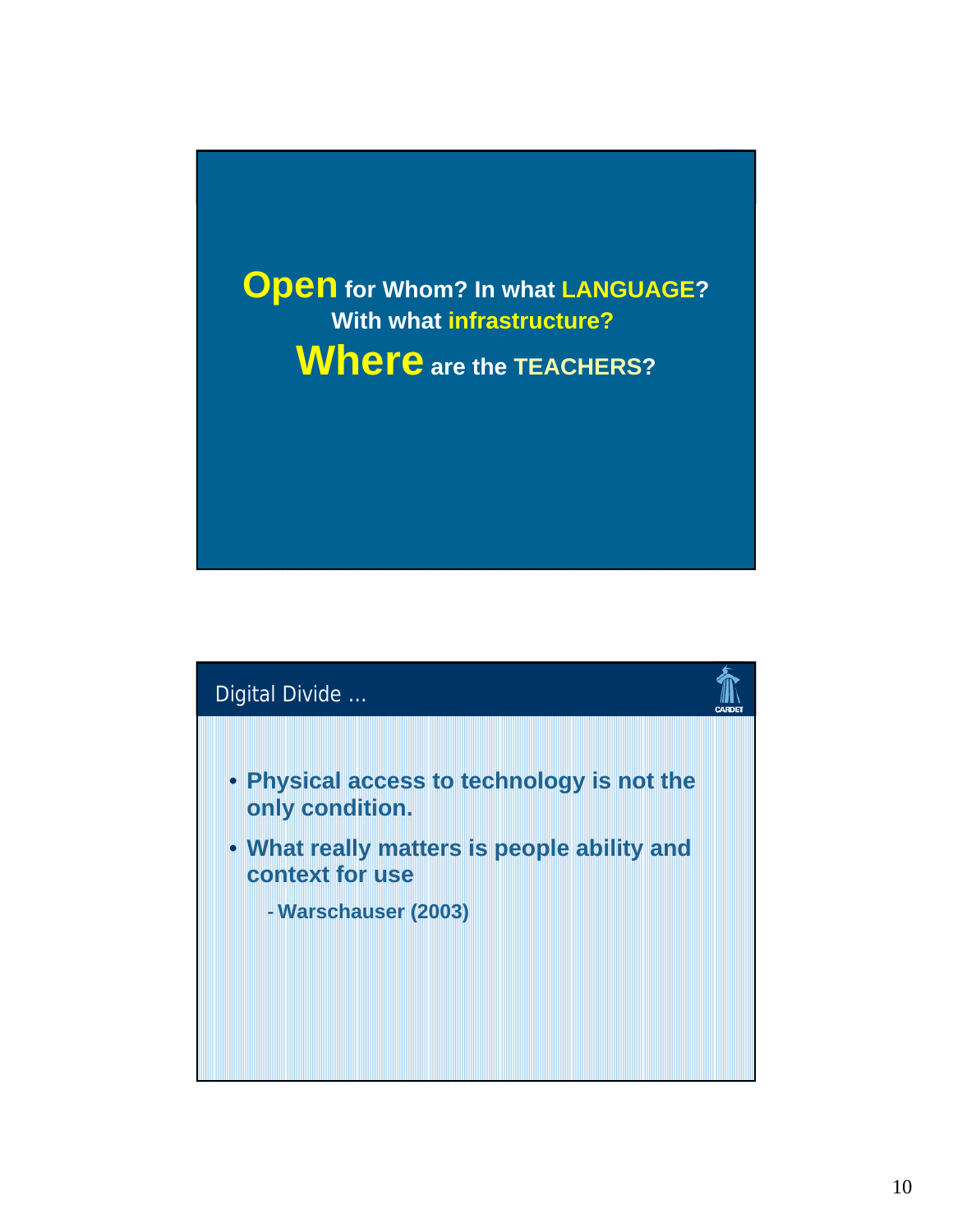

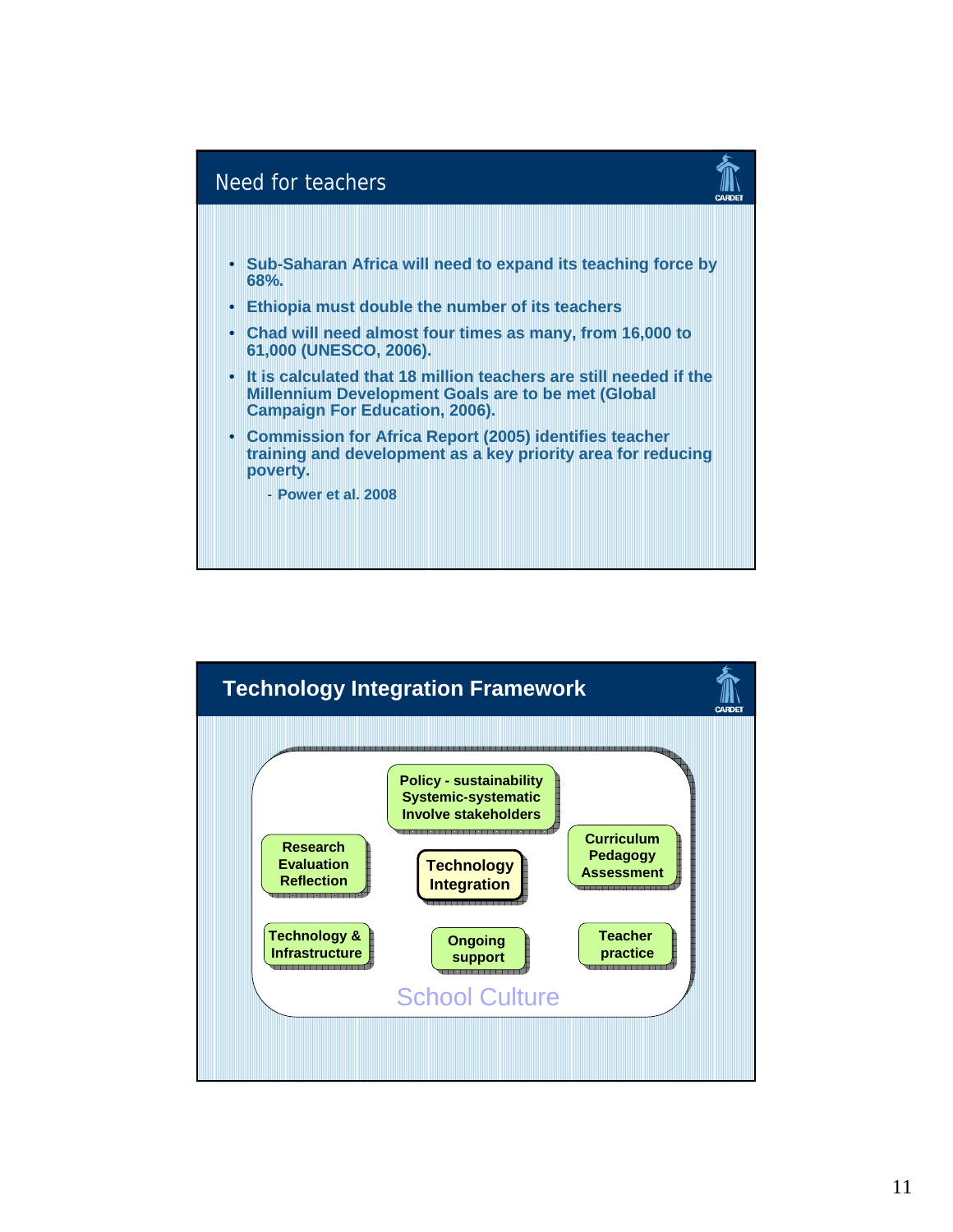

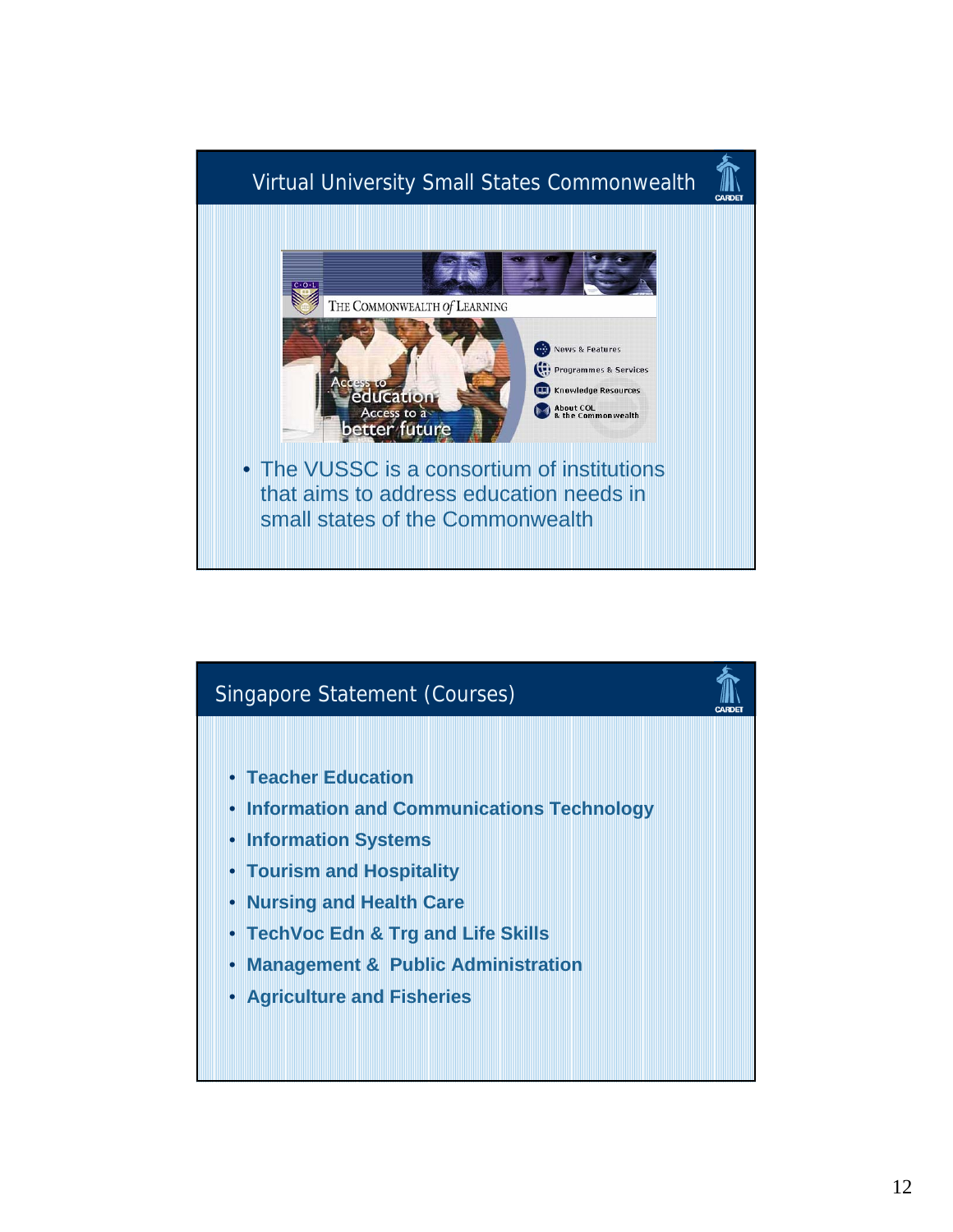

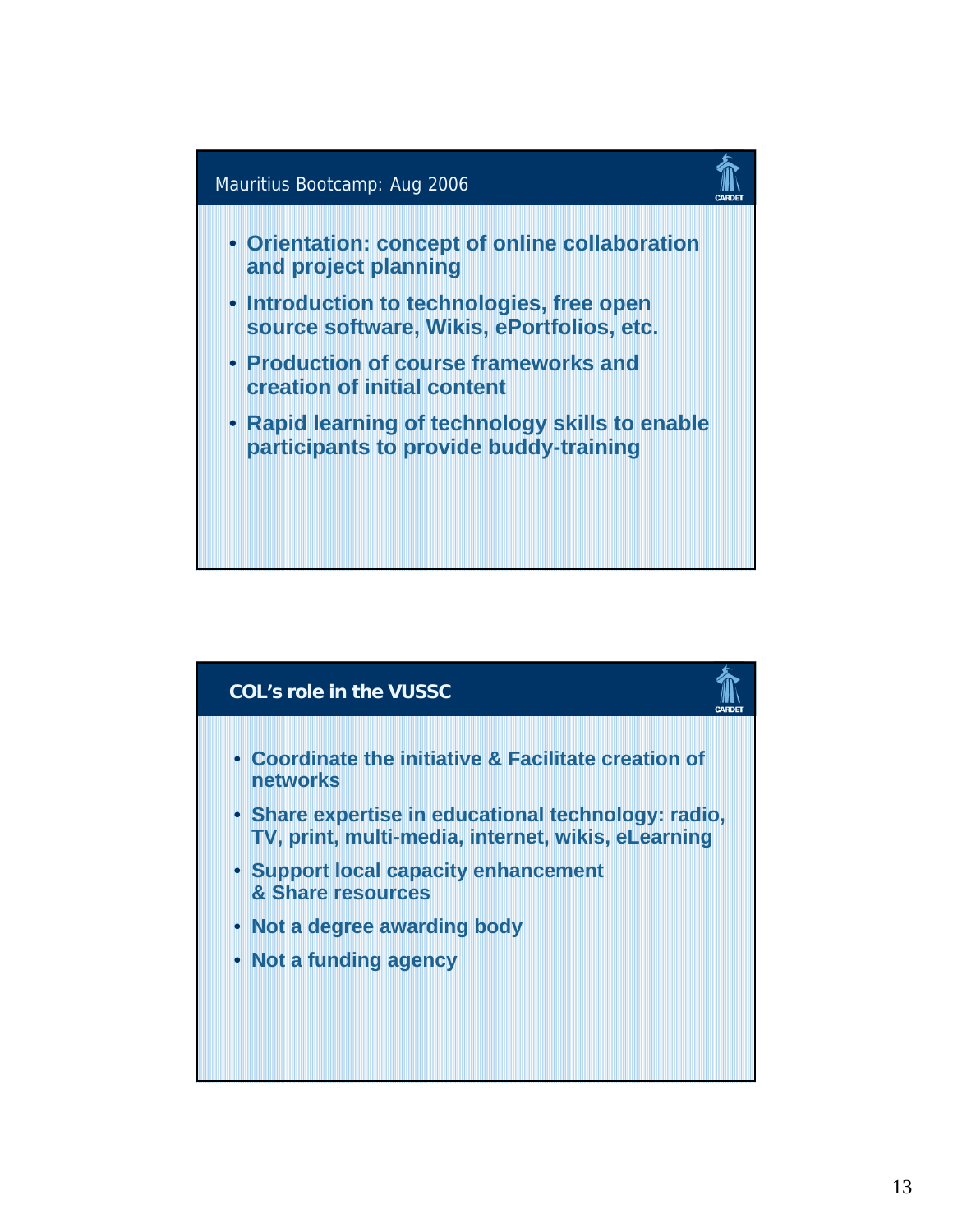

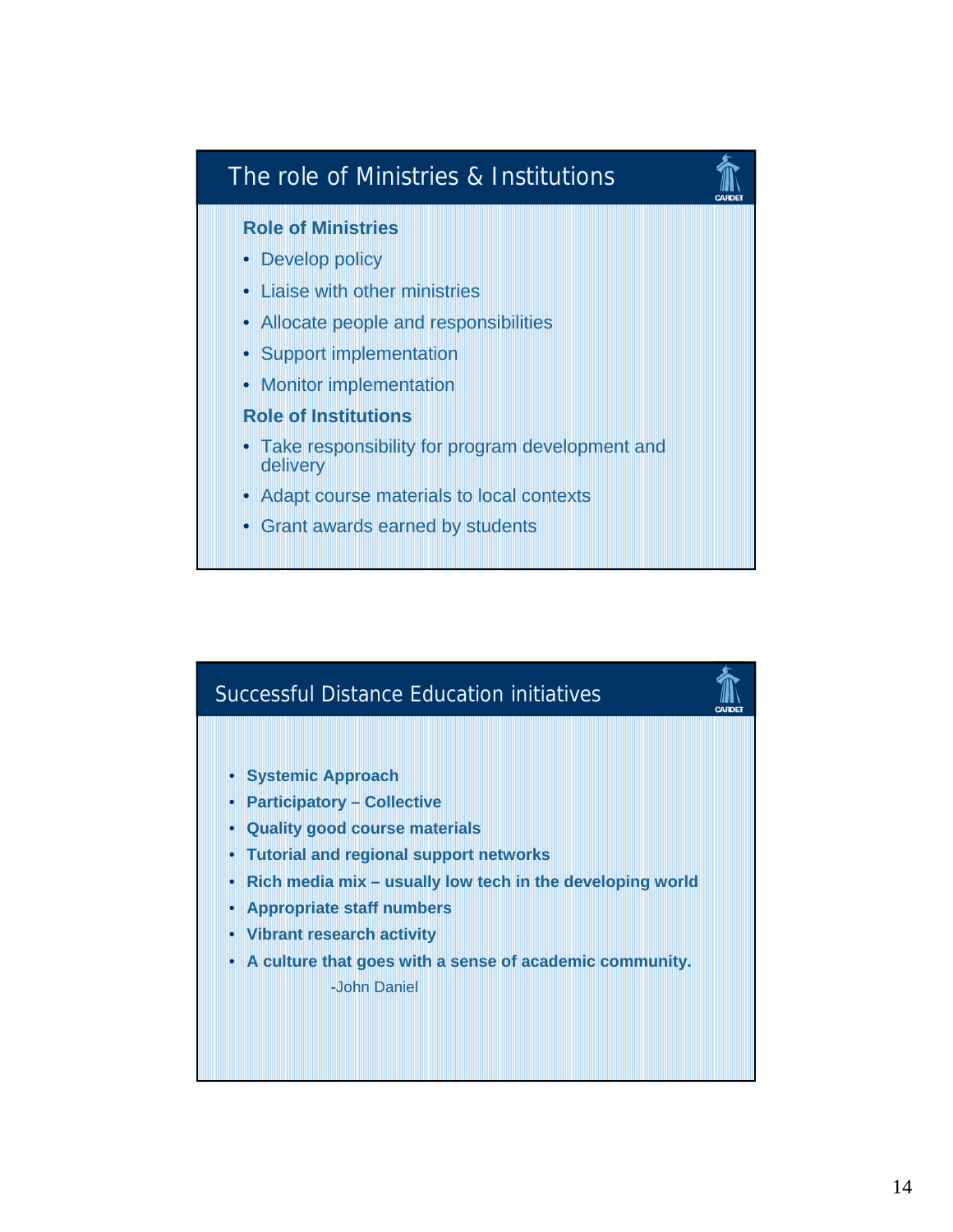

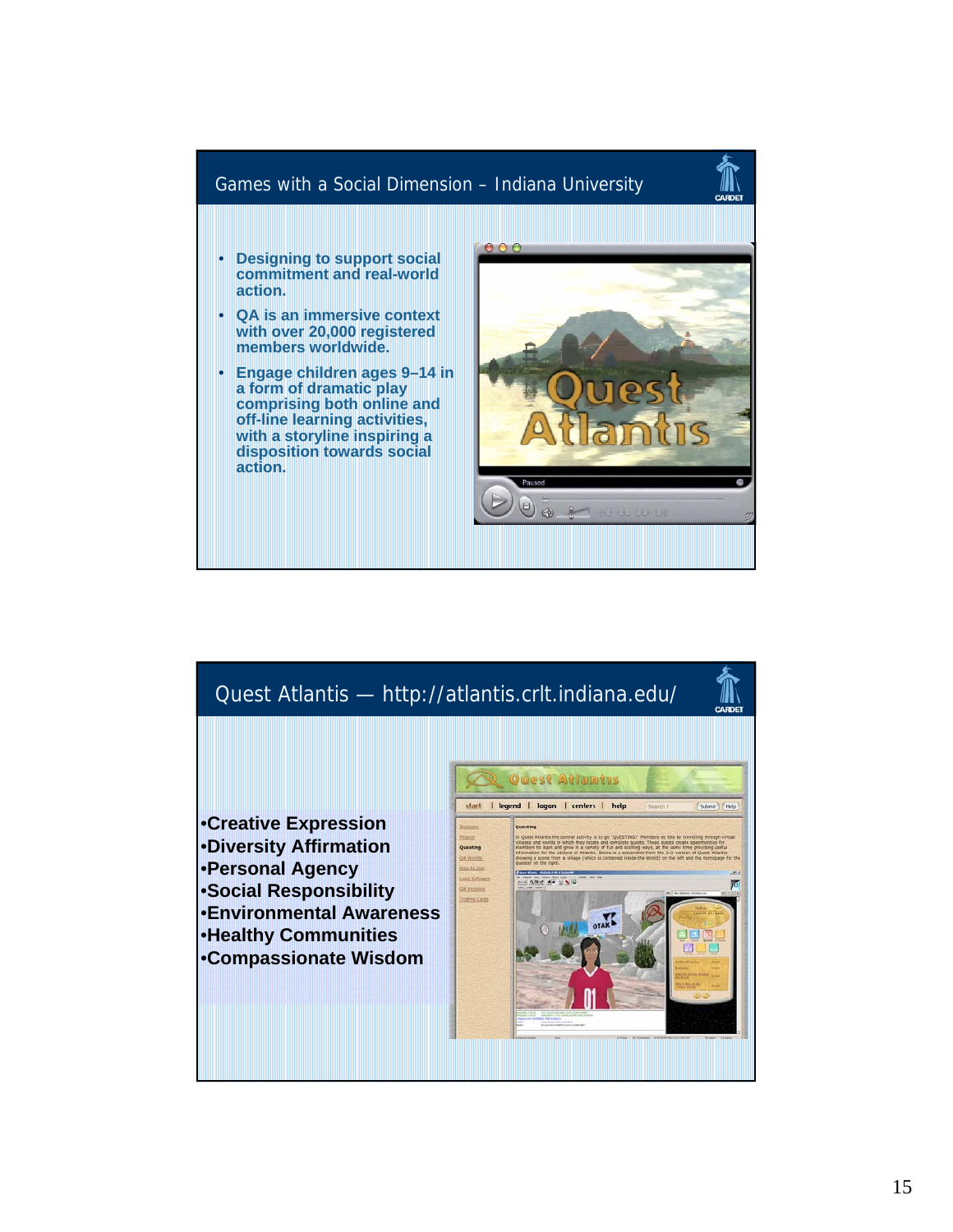

## Challenges in Integrating Games in Education

- Students play video games, most teachers do not
- Anti-authoritarian values, challenge traditional conceptions of education and schooling
- Games allow exploration, personal meaningmaking, playful experimentation, and individual expression (something that contracts some of the core ideals valued in schools)
- Teachers do not have time
- Not a lot of games in appropriate language
- Integrate games to match the curriculum
- Life is NOT a game!

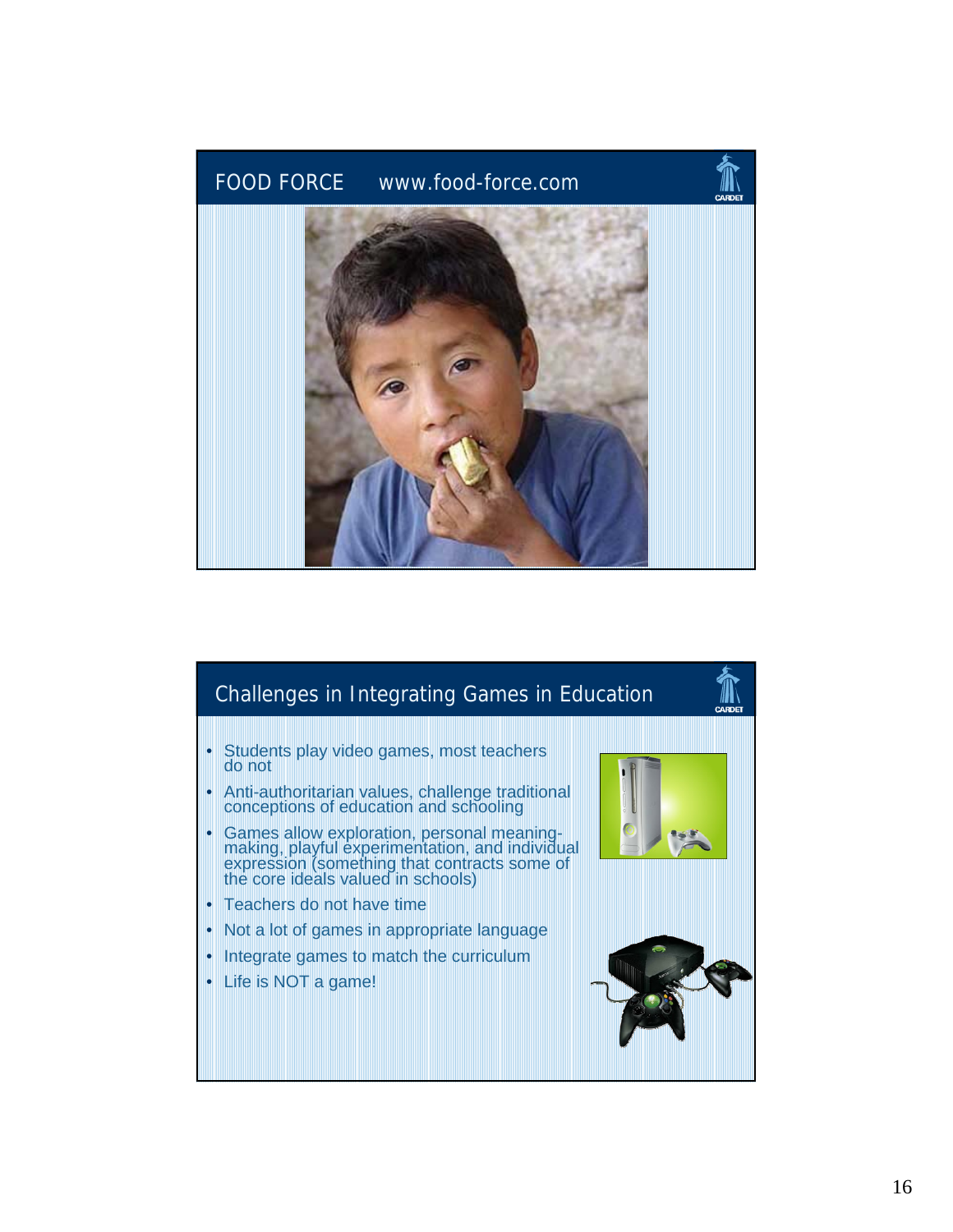

Develop projects which encourage teachers and students to ask **critical questions** about justice and injustice, **engage in action**, and move beyond 'seeing the world' as virtual tourists from the safety of their home